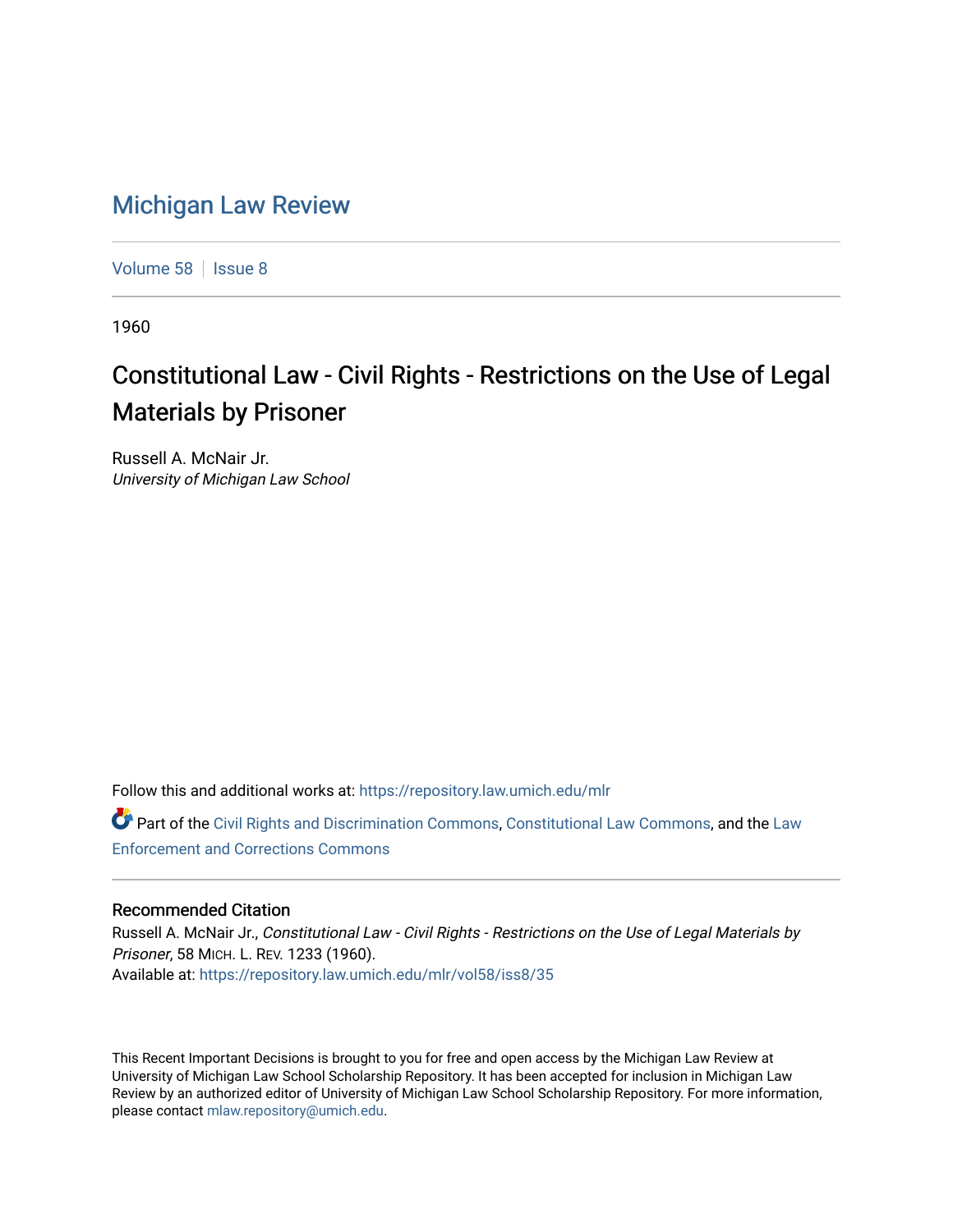1960] RECENT DECISIONS 1233

## RECENT DECISIONS

CONSTITUTIONAL LAW-CIVIL RIGHTS-RESTRICTIONS ON THE USE OF LEGAL MATERIALS BY PRISONERS-Plaintiff prisoners brought separate actions against the warden of the Oregon State Penitentiary, alleging that the enforcement by prison officials of restrictions on the availability, use and purchase of law books resulted in a denial of full access to the courts. It was further alleged that each of them must do by himself all or part of the legal preparation necessary to contest his detention or to defend criminal charges pending against him in a state or federal court. In proceedings brought in the federal district court under the Civil Rights Act<sup>1</sup> to enjoin further enforcement of these restrictions, *held*, for plaintiffs. Denial of access to courts constitutes a deprivation of civil rights of prisoners, and the study of law cannot be restricted where this is necessary to the utilization of a basic right. *Bailleaux v. Holmes,* (D.C. Ore. 1959) 177 F. Supp. 361.

It is recognized that lawful imprisonment brings about the necessary withdrawal or limitation of many privileges and rights.2 Thus, in the interest of prison discipline, it has been held that prison officials have broad powers to censor both incoming and outgoing mail, even when this mail consists of legal documents or correspondence between prisoners and their attorneys,<sup>3</sup> and that the officials have power to supervise and curtail the business affairs of prisoners.4 Likewise, prisoners have no absolute right to plead and manage their own cases personally on appeal<sup>5</sup> and no unrestricted right to file civil actions.6 Beyond limitations on privileges necessary for prison discipline, however, conviction and incarceration deprive a prisoner of only those liberties which the law demands he should lose as the penalty for his crime.7 The fact that a person is in prison, therefore, does not deprive him of the right to invoke the provisions of the Civil Rights Act for the protection of rights guaranteed by the federal govemment.8

1 Action was brought under 17 Stat. 13 (1871), 42 U.S.C. (1958) §1983, which provides a civil remedy for the deprivation of rights by persons acting under color of law, and under 28 U.S.C. (1958) §1343, which vests jurisdiction in the federal district courts over civil actions commenced by any persons for the redress of rights given under the Constitution or Acts of Congress. See comment, 56 MICH. L. REV. 619 (1958) and note, 58 MICH. L. REV. 786 (1960) for general discussions of the Civil Rights Act.

2 Price v. Johnston, 334 U.S. 266 (1948).

3 E.g., Adams v. Ellis, (5th Cir. 1952) 197 F. (2d) 483; Dayton v. Hunter, (10th Cir. 1949) 176 F. (2d) 108; Green v. State of Maine, (S.D. Me. 1953) 113 F. Supp. 253 (correspondence with attorney); Commonwealth ex rel. Langley v. Myers, (Pa. Com. PI. 1956) 73 Montg. 159 (legal documents).

4 United States ex rel. Wagner v. Ragen, (7th Cir. 1954) 213 F. (2d) 294; Stroud v. Swope, (9th Cir. 1951) 187 F. (2d) 850.

5 Price v. Johnston, note 2 supra.

6 Tabor v. Hardwick, (5th Cir. 1955) 224 F. (2d) 526.

7 Coffin v. Reichard, (6th Cir. 1944) 143 F. (2d) 443.

8 Siegel v. Ragen, (7th Cir. 1950) 180 F. (2d) 785; McCollum v. Mayfield, (N.D. Calif. 1955) 130 F. Supp. 112. State prison officials, enforcing prison discipline, clearly act under color of state law and their actions therefore fall within the scope of the Civil Rights Act.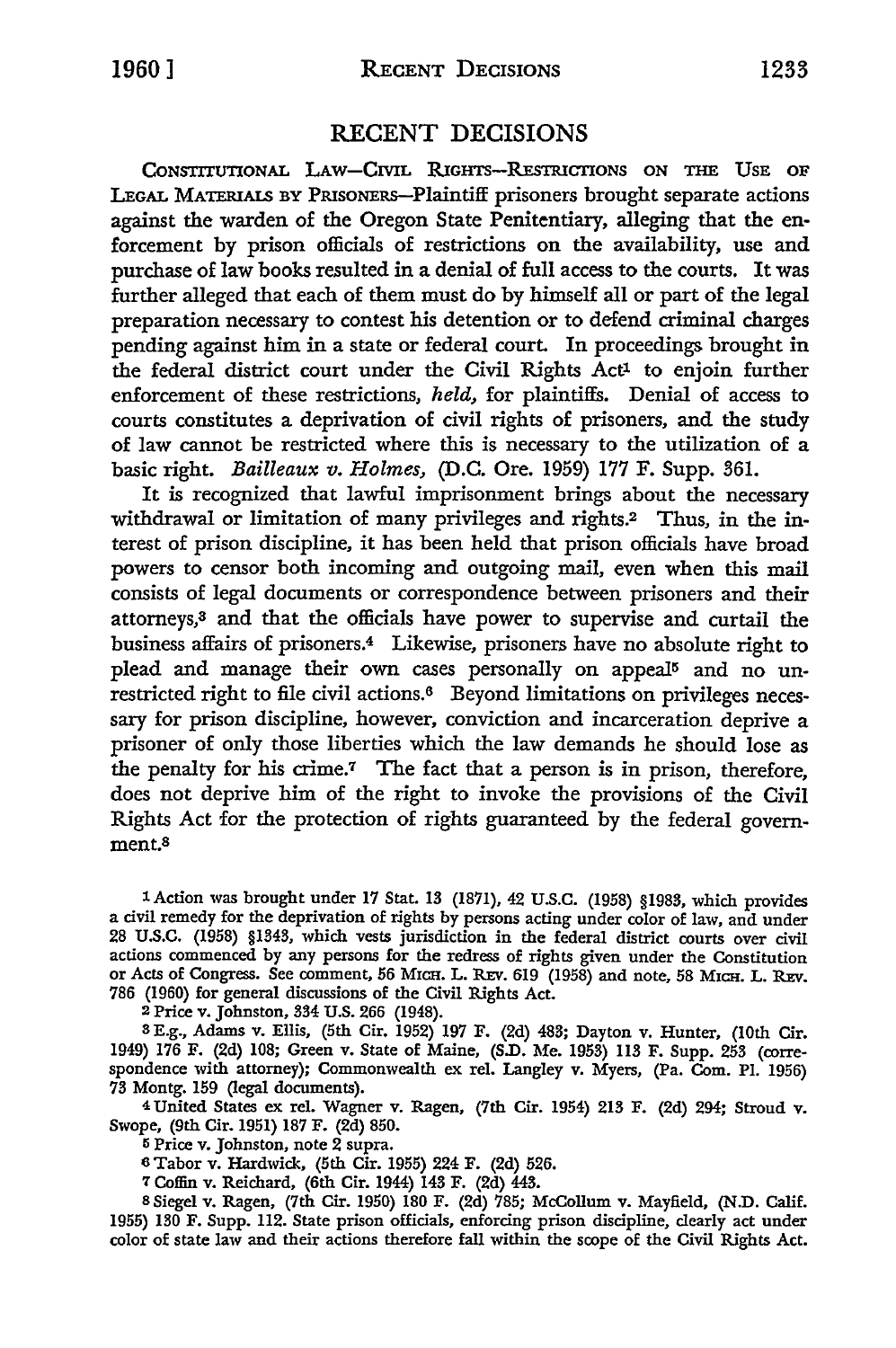In the principal case the guaranteed right sought to be protected is that of access to the courts, a right which has been previously recognized by the United States Supreme Court.9 Two leading cases in which the right has received protection hold that the right is violated by denying prisoners access to the courts, unless such prisoners procured counsel to represent them,10 and by prison regulations which restricted the right to apply to a federal court for a writ of habeas corpus.11 In holding that the right is violated by restrictions on the study of law and use of legal materials in a state prison, the court in the principal case has gone one step further in the protection of this right. The restrictions struck down in the principal case, however, are much more closely connected with prison administration and discipline than those in the earlier cases, and to this extent the decision represents a reversal of the traditional reluctance of federal courts to interfere with the administration of state prisons. It is frequently said that it is not the function of the courts to supervise the treatment and discipline of prisoners and therefore relief against enforcement of prison rules and regulations must be denied.12 This position is undoubtedly taken because discipline is one of the great problems of prison administration. But balanced against discipline problems is the care that must be taken to insure the right of a prisoner to be able effectively to contest the validity of his confinement and to safeguard against abuses of this right by prison officials. In this regard, access to courts might be as effectively denied by unreasonably preventing the preparation of legal documents as by preventing their filing. However, the competing considerations of the need for prison discipline as opposed to the protection of the basic rights of prisoners would seem to call for a closer analysis of the facts and actual operation of the restrictions

Gordon v. Garrson, (E.D. Ill. 1948) 77 F. Supp. 477. Protection of these rights might also be secured by the writ of habeas corpus, but several limitations have been placed upon its use for after-trial deprivations of rights. See comment, 33 NEB. L. REv. 434 (1954).

<sup>9</sup> See CORWIN, CONSTITUTION OF THE UNITED STATES OF AMERICA 1137 (1953); Ex parte Hull, 312 U.S. 546 (1941); White v. Ragen, 324 U.S. 760 (1945).

10 White v. Ragen, note 9 supra. It has also been held that suppression of the papers necessary for an appeal until the time for filing an appeal has passed is a denial of equal protection under the laws. Dowd v. United States ex rel. Cook, 340 U.S. 206 (1951); Cochran v. Kansas, 316 U.S. 255 (1942). However, no rights are violated by the failure to take affirmative action to aid in the filing of an appeal. Hill v. United States, (6th Cir. 1959) 268 F. (2d) 203.

<sup>11</sup>Ex parte Hull, note 9 supra. But see Commonwealth ex rel. Sharp v. Day, 89 Pa. D. & C. 605 (1954).

12 E.g., Eaton v. Bibb, (7th Cir. 1954) 217 F. (2d) 446; Curtis v. Jacques, (W.D. Mich. 1954) 130 F. Supp. 920. Thus, courts have denied relief from restrictions on the purchase of law books, Grove v. Smyth, (E.D. Va. 1958) 169 F. Supp. 852; the preparation of habeas corpus petitions for other prisoners, Siegel v. Ragen, note 8 supra; the application for correspondence courses, Numer v. Miller, (9th Cir. 1948) 165 F. (2d) 986; and the freedom from racial segregation in prison, Nichols v. McGee, (N.D. Calif. 1959) 169 F. Supp. 721. In other cases the courts have refused to enjoin the enforcement of restrictions on the study of law and the use of law books by prisoners. Piccoli v. Board of Trustees and Warden of State Prison, (D.C. N.H. 1949) 87 F. Supp. 672; Wilson v. Dixon, (9th Cir. 1958) 251 F. (2d) 338.